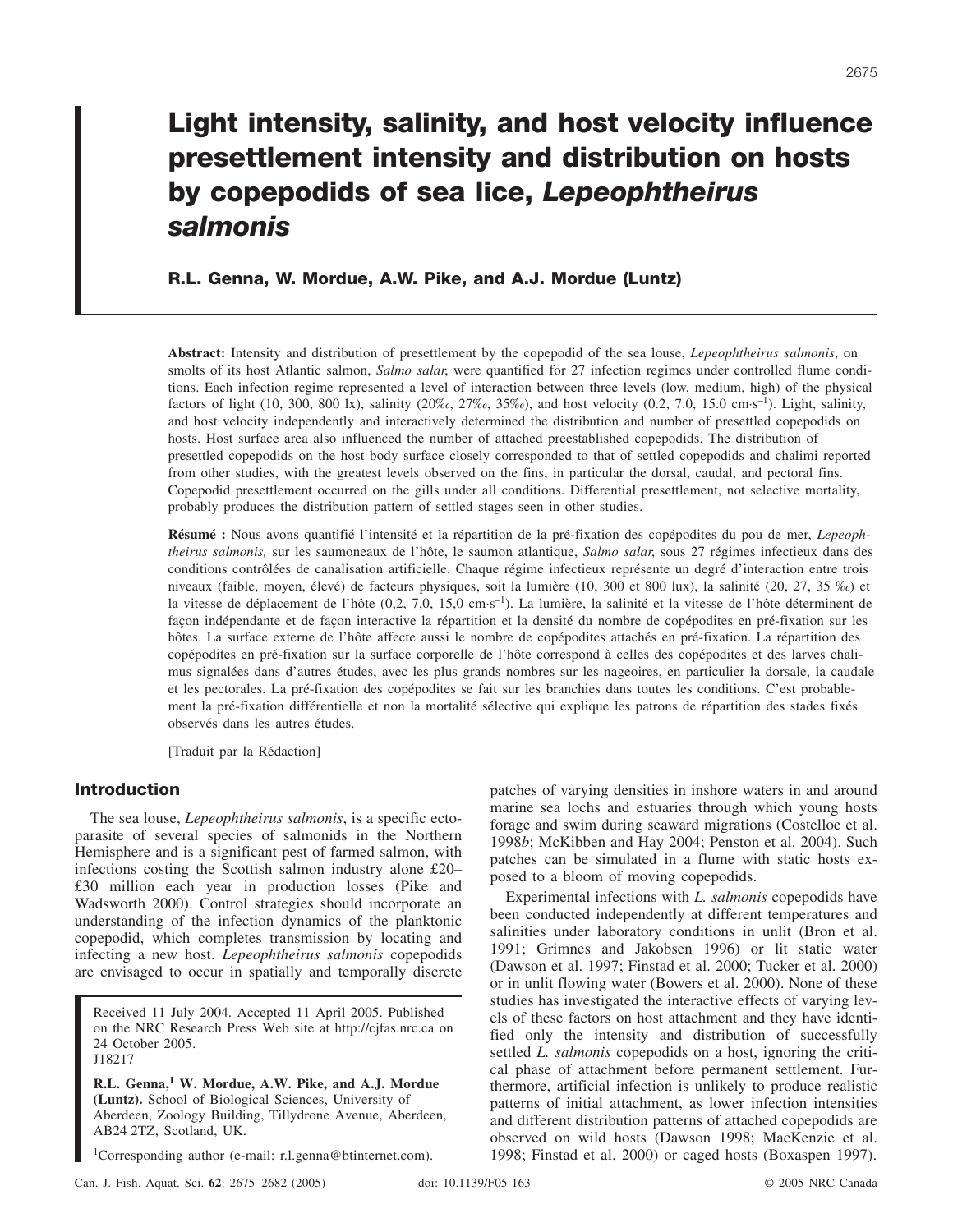*Lepeophtheirus salmonis* copepodids are known to respond to light (Aarseth and Schram 1999; Novales Flamarique et al. 2000), salinity changes (Heuch 1995), water movements (Heuch and Karlsen 1997), pressure (Bron et al. 1993), and chemicals (R.L. Genna, W. Mordue, A.W. Pike, and A.J. Mordue (Luntz), unpublished data; R.J.E. Bailey, M.A. Birkett, A. Ingvarsdottir, A.J. Mordue (Luntz), W. Mordue, B. O'Shea, J.A. Pickett, and L.J. Wadhams, School of Biological Sciences, University of Aberdeen, Zoology Building, Tillydrone Avenue, Aberdeen, Scotland AB24 2TZ, UK, unpublished data). Chemical cues dominate specificity during settlement of marine invertebrate larvae (see Pawlik 1992; Rodriguez et al. 1993). In *L. salmonis*, both adults and copepodids exhibit search patterns (R.L. Genna, W. Mordue, A.W. Pike, and A.J. Mordue (Luntz), unpublished; Devine et al. 2000) and directional responses (Ingvarsdottir et al. 2002; R.J.E. Bailey, M.A. Birkett, A. Ingvarsdottir, A.J. Mordue (Luntz), W. Mordue, B. O'Shea, J.A. Pickett, and L.J. Wadhams, unpublished data) to host odors of salmon. In the copepodid, such behavior may serve to bring individuals within the vicinity of potential hosts and switch on settlement behavior by which copepodids will initially attach to a host. Although previously not investigated, the initial phase of host attachment, henceforth termed presettlement, precedes the three phases of attachment described as occurring during host settlement (Bron et al. 1991).

Once activated by chemical cues (R.L. Genna, W. Mordue, A.W. Pike, and A.J. Mordue (Luntz), unpublished data), copepodid host-searching behavior will improve the likelihood of encounter and presettlement on a host. The intensity and distribution of presettled copepodids on a host are hypothesized to be influenced predominantly by interactive physical factors, as identified in flume studies for the settlement of marine larvae of annelids (Butman et al. 1988; Cha et al. 1991; Snelgrove et al. 1999), bivalve mollusks (Gregoire et al. 1996; Tamburri et al. 1996; Snelgrove et al. 1999), decapod crustaceans (Boudreau et al. 1990; Blackmon and Eggleston 2001), and copepod crustaceans (Fleeger et al. 1995) under realistic environmental conditions.

Hence, the aim of this study was to investigate the interactive effects of varying light intensity, salinity, and host swimming velocity on the intensity and distribution of presettlement of *L. salmonis* copepodids to host fish under moving water conditions.

# **Materials and methods**

# **Copepodid culture**

Copepodids were cultured from eggs removed from gravid female *L. salmonis* at a salmon farm at Loch Melfort (GB grid reference NM822116) on the west coast of Scotland after being transferred on ice to the Zoology Building, University of Aberdeen (Scotland). Copepodids were cultured under conditions of ambient light  $(16 h$  light – 8 h dark), temperature (10 °C), and salinity (35‰) in fresh, aerated seawater. All copepodids used in experiments originated from the same batch of egg strings collected on 28 April 2001. Copepodids were 24–48 h old when used and, to aid recognition, were stained with neutral red after the protocol of Anstensrud (1989) prior to use.

## **Flume setup and maintenance**

An elliptical gray Perspex flume (inside diameter 200 mm, height 250 mm, length 4200 mm, volume 100 L) was used with a clear Perspex section in the raceway for observation of fish. For host infection within the flume, fish were confined within a clear Perspex infection tube (bore 100 mm, diameter 110 mm, length 300 mm) fitted between steel grids slotted into the raceway, which allowed smolts to swim. Laminar flow through the tube was achieved by use of a collimator placed upstream, while a filter (pore size  $100 \mu m$ ) was placed directly downstream of the infection tube to collect unattached copepodids.

Aerated, artificial seawater at constant temperature (10  $\pm$ 0.1 °C) was recirculated in the flume at variable flow rates by means of an attached recirculating system with pump (model PV71/6; Beresford Pumps, Coventry, UK) and by controlled opening of the connecting valves. Water velocity was monitored and maintained to within  $0.1 \, \text{cm} \cdot \text{s}^{-1}$  of the flow regime using a flow meter (model 801; Valeport Ltd., Dartmouth, Devon, UK). Lighting was artificial from overhead fluorescent lights, with the level of lighting controlled by setting the number of lamps illuminating the flume and monitored with a light meter (model Mastersix; Gossen, Nürnberg, Germany). Salinity was maintained to ±0.5‰ of the required level with Peacock's seamix salt using a refractometer (New S-100; Tanaka Sanjiro Co. Ltd., Japan).

## **Experimental design and infection regimes**

Experiments were conducted over the period 30 April – 5 May 2001 in the Zoology aquarium, University of Aberdeen. A multifactorial randomized block design was used, with interaction between the three factors (salinity, light, host velocity), each at three levels (low, medium, high), resulting in  $3<sup>3</sup>$  infection regimes. Ten smolts were infected for each of the 27 infection regimes, with fish selected at random from a stock of 300 smolts (weight,  $187.1 \pm$ 3.2 g; fork length,  $25.9 \pm 0.2$  cm). Host swimming velocity was manipulated by maintaining a swimming host within the infection tube and altering current speeds in the flume (low, 0.2 cm·s<sup>-1</sup>; medium, 7.0 cm·s<sup>-1</sup>; high, 15.0 cm·s<sup>-1</sup>) to reflect the range of recorded swimming speeds of Atlantic salmon, *Salmo salar*, smolts (Grottum and Sigholt 1998; Moore et al. 1998; Boucher and Petrell 1999). Salinity (low, 20‰; medium: 27‰; high, 35‰) and light (low, 10 lx; medium, 300 lx; high, 800 lx) were set at values known to affect *L. salmonis* copepodid behavior (Bron et al. 1993; Heuch 1995; Novales Flamarique et al. 2000). To ensure that copepodids were not functioning under conditions of physiological stress, they were exposed to experimental levels of light and salinity only during the infection protocol.

## **Infection protocol**

Prior to each infection, a smolt was introduced into the infection tube by raising and lowering the steel grid and left to acclimate for 5 min. During infection, 1000 copepodids were introduced into the flume upstream of the collimator so that all copepodids were entrained in a laminar flow through the infection tube in a dispersed cloud. Each infection lasted 5 min, to flush unattached copepodids from the infection tube, after which the filter was removed and its contents dis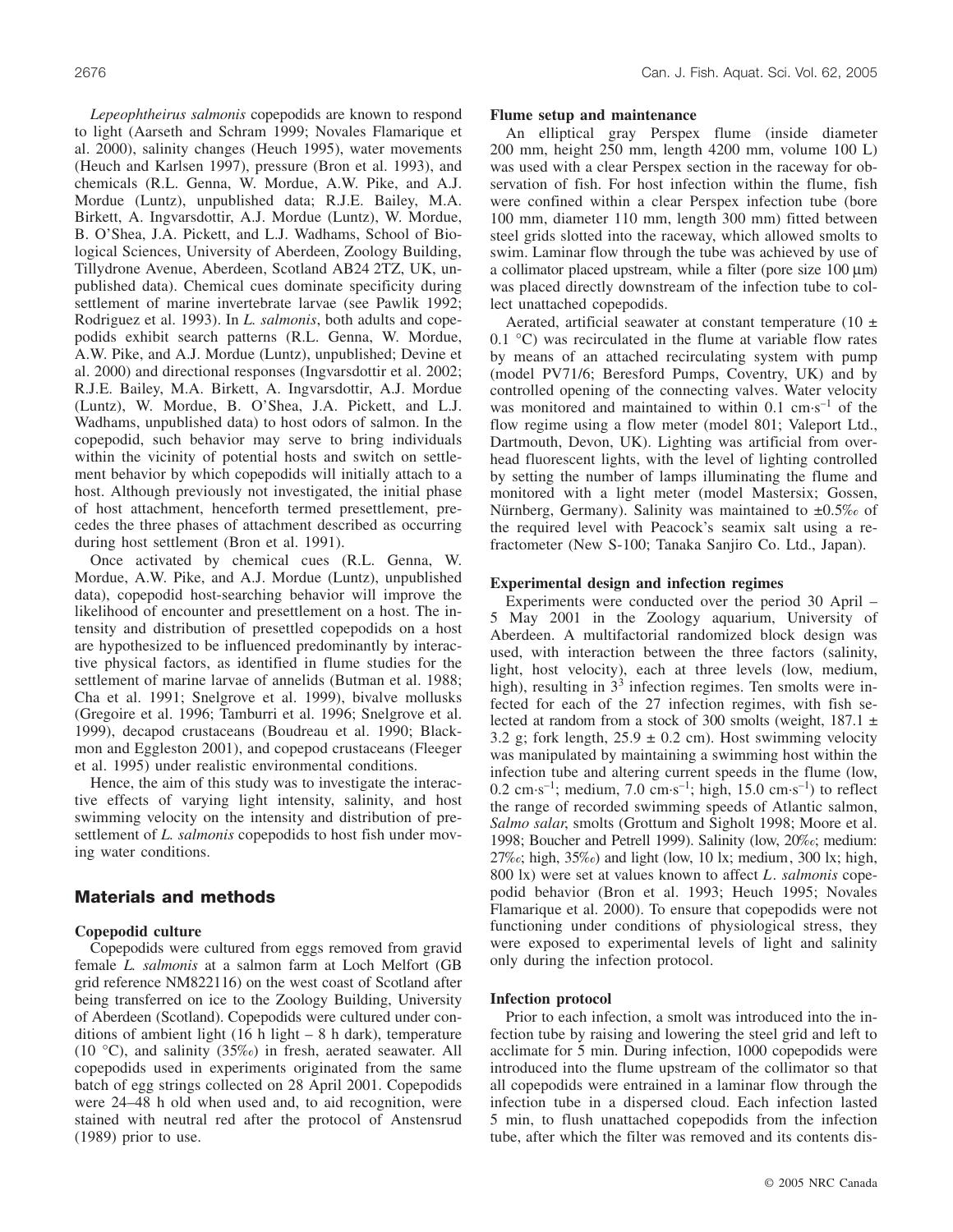carded. The infection tube was lifted from the water, the fish culled, and measurements of fork length (centimetres) and wet weight (grams) taken to allow calculation of surface area (surface area =  $14.93 \times$  weight<sup>0.5869</sup>; B. O'Shea, A.J. Mordue (Luntz), R.J. Fryer, and I.R. Bricknell, School of Biological Sciences, University of Aberdeen, Zoology Building, Tillydrone Avenue, Aberdeen, Scotland AB24 2TZ, UK, unpublished data). The number and location of copepodids presettled on the body surface (including gills) were recorded using a binocular microscope using the areas of the body specified by Bjørn and Finstad (1998): five fin areas (anal, caudal, dorsal (including the adipose), pectoral, pelvic), four body areas (anterior and posterior dorsal, anterior and posterior ventral), the head area, and the gills. Counts were summed for the four body regions (body, fins, gills, head) and per fish.

#### **Statistical analyses**

To allow comparison between regimes, we calculated total numbers of presettled copepodids as a proportion of the initial 1000 copepodids released, while the distribution of copepodids on each host body region was calculated as a proportion of the total number presettled per fish. The effects of the three physical factors and fish parameters (length, weight, surface area) on the overall level of presettlement (binomial family, logit link function) and on the distribution patterns of presettled copepodids between body areas (binomial family, logit link function) and body regions (Poisson family, log link function) were analyzed by generalized linear models using the software package RGui<sup>©</sup> (The Free Software Foundation, Inc., Boston, Massachusetts). Model fitting was conducted by sequential backward elimination of nonsignificant ( $p > 0.05$ ) terms from a full model.

## **Results**

## **Total presettlement**

Light, salinity, and host velocity showed interactive effects in determining the proportion of presettled copepodids, with variability within and between infection regimes (Fig. 1). The generalized linear model showed good fit (null deviance, 37 665.50, 266 df; residual deviance, 1294.50, 239 df; Akaike's Information Criterion (AIC), 3060.90). In this model, the proportion of presettled copepodids was significantly determined by fish surface area (deviance, 1343.50, 1 df; AIC, 3107.90; *p* < 0.001) and the three factors with full interactions (deviance, 2001.90, 8 df; AIC, 3752.20;  $p < 0.001$ ). Host surface area showed a negative relationship ( $b = -7.756 \times 10^{-4} \pm 1.110 \times 10^{-4}$ ) with the total proportion of copepodids that presettled  $(P)$ , such that  $P =$  $a \exp(b \times \text{surface area})$ , where *a* is the number of copepodids that presettled under the interactive effects of light, salinity, and host velocity. For the small range in size of hosts used, variability in the proportion of presettled copepodids owing to host surface area was calculated as less than 0.005 (i.e., <0.5%): hence, the effects of surface area on presettlement were disregarded in this study.

Presettlement was maximal at medium light, low host velocity, and high salinity  $(0.708\% \text{ o } \pm 0.015\%)$  and minimal at high light, high host velocity, and low salinity  $(0.021\% \text{ o} \pm \text{m})$ 

**Fig. 1.** Mean proportion of *Lepeophtheirus salmonis* copepodids per infection that presettled on *Salmo salar* smolts exposed to one of 27 infection regimes  $(n = 10$  per point). Each infection regime represents one combination of low, medium, and high levels of light (10, 300, 800 lx), salinity (20‰, 27‰, 35‰), and host velocity  $(0.2, 7.0, 15.0 \text{ cm} \cdot \text{s}^{-1})$ .



0.001‰) (Fig. 1). Copepodid presettlement was influenced differently by each physical factor, greater at medium light intensity with sequentially fewer at low and high light intensity, greater at low to medium than high host velocity, and increasing with salinity for all regimes (Fig. 1).

#### **Presettled copepodid distribution**

Presettled copepodids showed a differential distribution over the body surface of smolts under all regimes, both for individual areas (null deviance, 64 688.00, 2936 df; residual deviance, 11 160.10, 2902 df; AIC, 21817.10) and for grouped regions (null deviance, 71 245.80, 1067 df; residual deviance, 3539.80, 1035 df; AIC, 8608.90) of the host surface (Fig. 2). Differential presettlement occurred with greatest intensity on the fins and then the gills and head, with few on the body (Fig. 2). Specifically, the dorsal, caudal, and pectoral fins had greater intensities, with lower intensities on the pelvic and anal fins and the lowest intensity on the body (Fig. 2).

Physical factors determined the distribution of presettled copepodids on all body areas, but fish parameters did not  $(p > 0.05)$ . Independent factors determined presettlement to all except two body areas (caudal and pectoral fins), where the interaction between factors was responsible. Light, host velocity, and salinity influenced presettlement on the gills (*p* < 0.001), the head (*p* < 0.001), and the body (*p* < 0.001), with only host velocity and salinity influencing presettlement on the fins ( $p < 0.001$ ). Both light and host velocity determined presettlement on the anterior dorsal (*p* < 0.05) and posterior ventral ( $p < 0.05$ ) body areas, with presettlement on the posterior dorsal body area determined by light ( $p < 0.05$ ). Presettlement on the dorsal fin was independently influenced by all three factors  $(p < 0.001)$ , while presettlement on the pelvic fins was independently influenced by salinity and light ( $p < 0.001$ ). Presettlement on the pectoral and caudal fins was determined independently by light ( $p < 0.001$ ) and interactively by host velocity and salinity ( $p < 0.05$ ).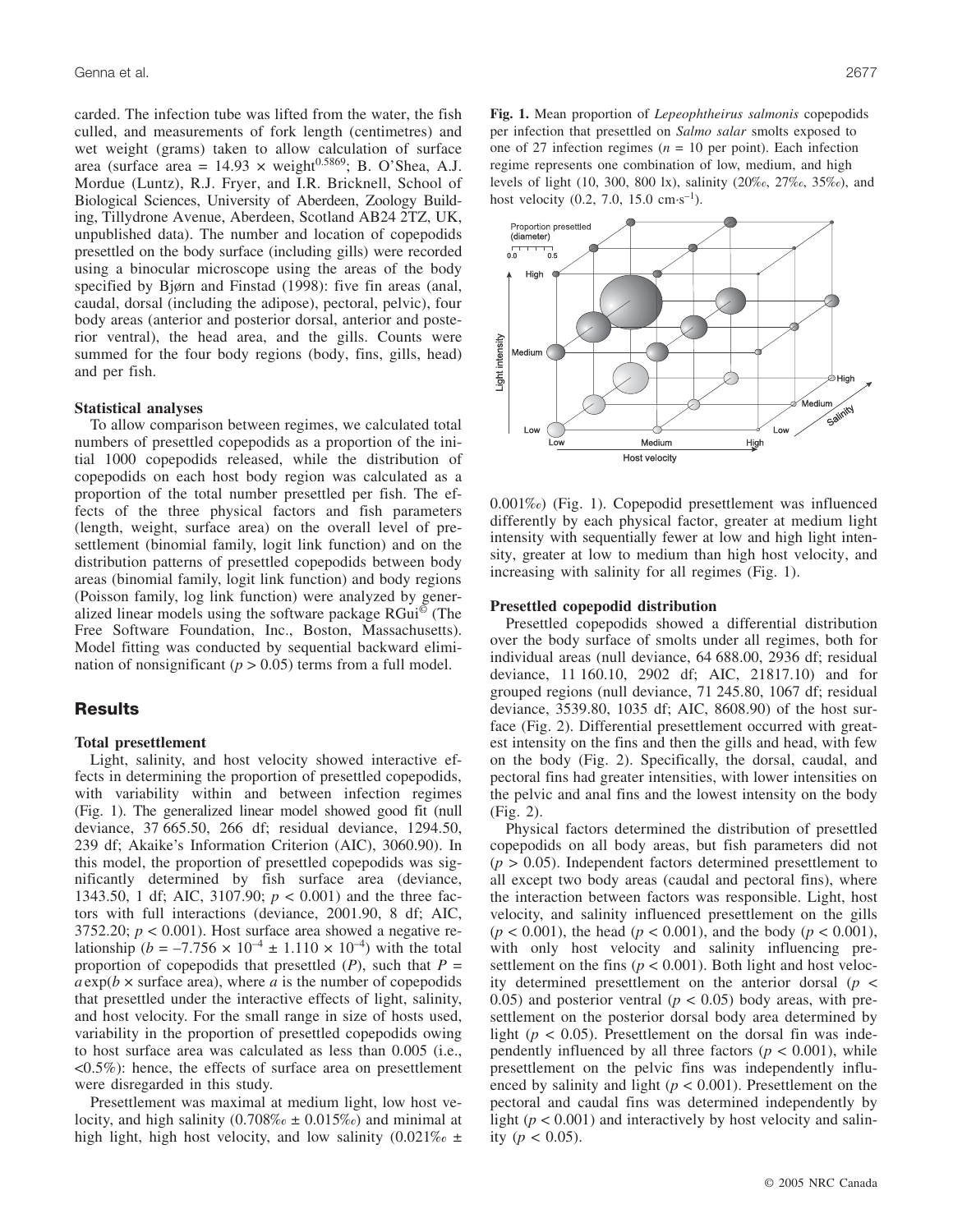

**Fig. 2.** Proportional distribution of presettled *Lepeophtheirus salmonis* copepodids between areas of the host (*Salmo salar* smolts) body surface for each of the 27 infection regimes. Each regime is the average of 10 fish  $(n = 10)$  infected at one combination of low (L), medium (M), and high (H) levels of light (10, 300, 800 lx), salinity (20‰, 27‰, 35‰), and host velocity (0.2, 7.0, 15.0 cm·s–1).

The distribution of presettled copepodids changed between body regions with light (deviance, 3553.80, 2 df; AIC, 8619.00; *p* < 0.001) and host velocity (deviance, 3688.10, 2 df; AIC, 8753.20; *p* < 0.001) and between body areas with all three factors, with host velocity inducing the greatest effects (light: deviance, 11 169.00, 2 df, *p* < 0.05; salinity: deviance, 11 184.00, 2 df, *p* < 0.001; host velocity: deviance, 11 245.60, 2 df, *p* < 0.001).

Faster host velocity increased presettlement on the fins, particularly the dorsal and pectoral fins, but decreased presettlement on the gills, head, and body, reflecting the changes induced in individual body areas (Table 1). Greater salinity increased presettlement on the fins overall, with both increased (dorsal, caudal) and decreased (pelvic, pectoral) levels noted. Greater salinity also increased presettlement on the body and head but decreased presettlement on the gill tissues (Table 1). Increasing light intensity decreased gill presettlement but increased presettlement to the head and the body region, particularly on the anterior and posterior dorsal part of the body, and either increased (dorsal fin) or decreased (pectoral and pelvic fins) presettlement on individual fins but induced no overall effect on the fins as a group (Table 1).

# **Discussion**

Light, salinity, and host swimming velocity interactively determined copepodid presettlement in this study, with almost all infection regimes showing different intensities. Presettlement showed a negative relationship with fish surface area, although this did not account for significant variability in the level of presettlement over the range of sizes of hosts used in this study. In a comparable study of *L. salmonis* settlement, no effect of surface area was found (B. O'Shea, A.J. Mordue (Luntz), R.J. Fryer, and I.R. Bricknell, School of Biological Sciences, University of Aberdeen, Zoology Building, Tillydrone Avenue, Aberdeen, Scotland AB24 2TZ, UK, unpublished data). The decrease in presettlement with increasing host surface area in this study may reflect the greater increase in the body than the fins to the total host surface area, reinforced by the preference shown for presettlement on the fins.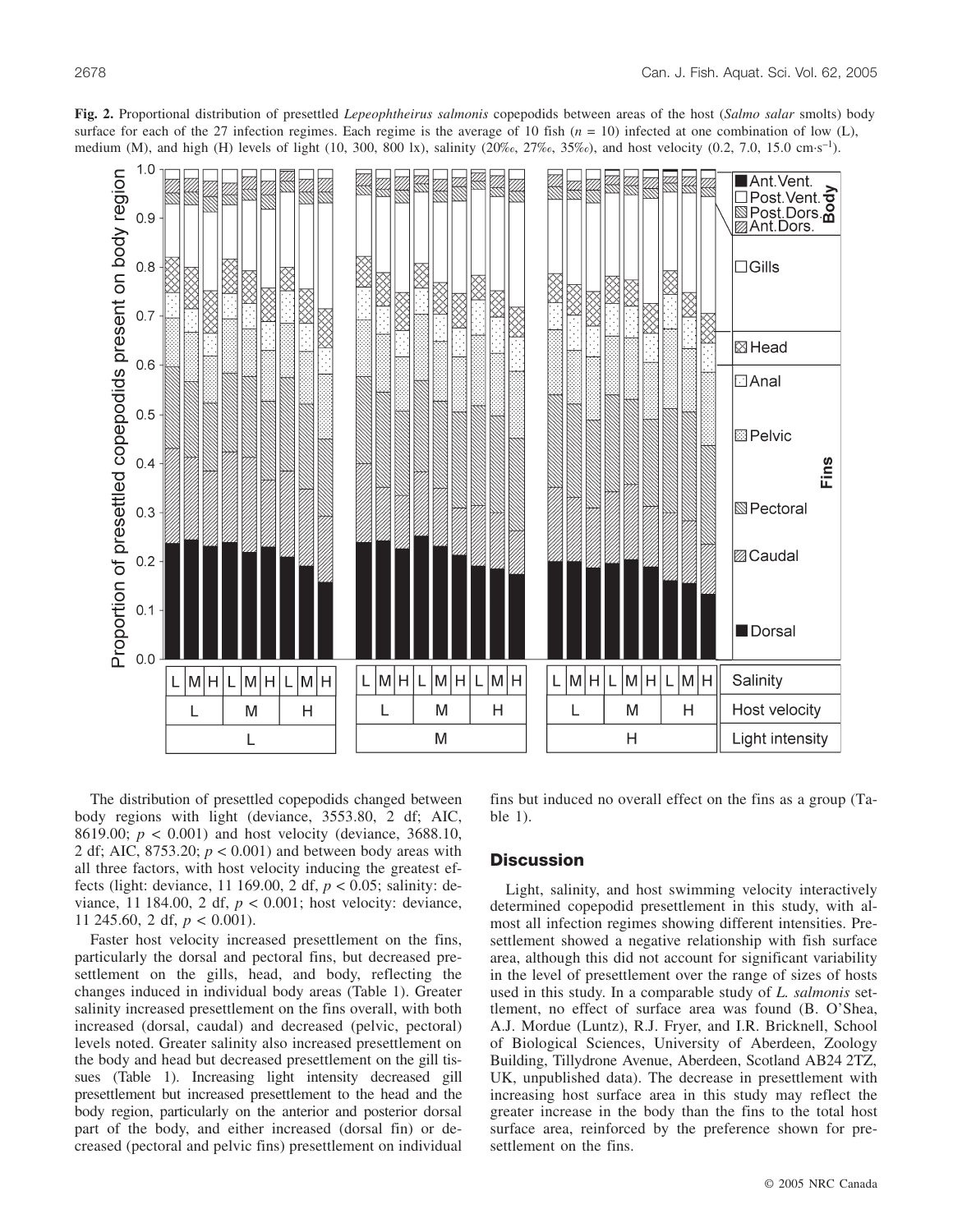| Table 1. Outcomes of generalized linear models of physical                                                                                                                                                                                                                                                      |                 |                      |     |                 |       |      |                | factors affecting the distribution of Lepeophtheirus salmonis copepodid presettlement on Salmo salar smolts. |               |     |        |            |       |      |        |                                                                                                                                                                                                                                                                                            |
|-----------------------------------------------------------------------------------------------------------------------------------------------------------------------------------------------------------------------------------------------------------------------------------------------------------------|-----------------|----------------------|-----|-----------------|-------|------|----------------|--------------------------------------------------------------------------------------------------------------|---------------|-----|--------|------------|-------|------|--------|--------------------------------------------------------------------------------------------------------------------------------------------------------------------------------------------------------------------------------------------------------------------------------------------|
|                                                                                                                                                                                                                                                                                                                 | Physical factor |                      |     |                 |       |      |                |                                                                                                              |               |     |        |            |       |      |        |                                                                                                                                                                                                                                                                                            |
|                                                                                                                                                                                                                                                                                                                 |                 | Model fit, residuals |     | Light intensity |       |      |                | Host velocity                                                                                                |               |     |        | Salinity   |       |      |        |                                                                                                                                                                                                                                                                                            |
| Region/area                                                                                                                                                                                                                                                                                                     | <b>AIC</b>      | Dev                  | ď   | <b>AIC</b>      | Dev   | ρ    | Effect         | <b>AIC</b>                                                                                                   | Dev           | d   | Effect | <b>AIC</b> | Dev   | d    | Effect | Interactions                                                                                                                                                                                                                                                                               |
| All fins                                                                                                                                                                                                                                                                                                        | 1440.0          | 86.0                 | 262 |                 |       | ns   | nc             | 1605.0                                                                                                       | 255.1         | *** |        | 1451.0     | 101.0 | ***  |        | $\frac{\mathbf{1}}{\mathbf{1}}$                                                                                                                                                                                                                                                            |
| Dorsal fin                                                                                                                                                                                                                                                                                                      | 1413.4          | 121.4                | 260 | 1484.6          | 196.7 | **** |                | 1426.6                                                                                                       | 138.6         | *** |        | 1525.7     | 237.7 | ***  |        | ₹                                                                                                                                                                                                                                                                                          |
| Caudal fin                                                                                                                                                                                                                                                                                                      | 1358.1          | 142.9                | 256 | 1474.0          | 262.8 | **** | Med            |                                                                                                              |               | ns  |        |            |       | ns   |        | Yes <sup>a</sup>                                                                                                                                                                                                                                                                           |
|                                                                                                                                                                                                                                                                                                                 |                 |                      |     |                 |       |      | High           |                                                                                                              |               |     |        |            |       |      |        |                                                                                                                                                                                                                                                                                            |
| Pectoral fins                                                                                                                                                                                                                                                                                                   | 1385.9          | 108.4                | 256 | 1413.6          | 140.2 | ***  |                |                                                                                                              |               | ns  | nc     |            |       | ns   |        | Yes <sup>b</sup>                                                                                                                                                                                                                                                                           |
| Pelvic fins                                                                                                                                                                                                                                                                                                     | 1313.8          | 139.0                | 262 | 1333.6          | 162.8 | ***  |                |                                                                                                              |               | ns  | nc     | 1334.3     | 163.5 | **** |        | $\sum_{i=1}^{n}$                                                                                                                                                                                                                                                                           |
| Anal fin                                                                                                                                                                                                                                                                                                        |                 |                      |     |                 |       | ns   | $\overline{a}$ |                                                                                                              |               | ns  | nc     |            |       | ns   | nc     | ≨                                                                                                                                                                                                                                                                                          |
| Gills                                                                                                                                                                                                                                                                                                           | 1351.9          | 100.5                | 260 | 1384.7          | 137.2 | ***  |                | 1441.1                                                                                                       | 193.6         | *** |        | 1421.2     | 173.7 | ***  |        | $\lessapprox$                                                                                                                                                                                                                                                                              |
| Head                                                                                                                                                                                                                                                                                                            | 1108.0          | 80.6                 | 260 | 120.8           | 97.4  | ***  |                | 123.0                                                                                                        | 9.6           | *** |        | 1123.4     | 99.9  | ***  |        | ₹                                                                                                                                                                                                                                                                                          |
| Body                                                                                                                                                                                                                                                                                                            | 111.2           | $\overline{03}$ .    | 260 | 128.3           | 22.1  | **** |                | 133.3                                                                                                        | 27.1          | *** |        | 115.4      | 109.2 | ∗    |        | $\sum_{i=1}^{n}$                                                                                                                                                                                                                                                                           |
| Anterior dorsal                                                                                                                                                                                                                                                                                                 | 837.6           | 91.8                 | 262 | 841.4           | 99.5  | ∗    |                | 860.9                                                                                                        | $\frac{1}{2}$ | *** |        |            |       | ns   | nc     | $\frac{1}{2}$                                                                                                                                                                                                                                                                              |
| Posterior dorsal                                                                                                                                                                                                                                                                                                | 858.2           | 109.4                | 264 | 863.2           | 18.4  | ℀    |                |                                                                                                              |               | ns  | nc     |            |       | ns   | nc     | ≸                                                                                                                                                                                                                                                                                          |
| Anterior ventral                                                                                                                                                                                                                                                                                                |                 |                      |     |                 |       | ns   | nc             |                                                                                                              |               | ns  | nc     |            |       | ns   | nc     | ≸                                                                                                                                                                                                                                                                                          |
| Posterior ventral                                                                                                                                                                                                                                                                                               | 827.4           | 174.2                | 262 | 829.9           | 180.8 | ₩    | ΩC             | 834.1                                                                                                        | 184.9         | $*$ |        |            |       | ns   | nc     | ≸                                                                                                                                                                                                                                                                                          |
| each body region are shown in response to increasing levels of each<br>Note: Independent factors showed 2 df with 4 df for interactions.<br>of likelihood ratios; NA, not applicable.                                                                                                                           |                 |                      |     |                 |       |      |                |                                                                                                              |               |     |        |            |       |      |        | significant factor (1, increase; 1, decrease; nc, no change). AIC, Akaike's Information Criterion; Dev, deviance; p, probability score<br>Significance codes: not significant (ns), $p > 0.05$ , *, $p < 0.05$ ; **, $p < 0.01$ , ***, $p < 0.001$ . Changes in copepodid presettlement on |
| PHost velocity and salinity (AIC = 1387.5, Dev = 118.0, $p < 0.05$ ). Increase with salinity at low host velocity; increase with salinity at medium host veocity, mixed effects with host velocity at high<br>Host velocity and salinity (AIC = 1365.3, Dev = 158.3, $p < 0.05$ ), complex effects.<br>salinity |                 |                      |     |                 |       |      |                |                                                                                                              |               |     |        |            |       |      |        |                                                                                                                                                                                                                                                                                            |
|                                                                                                                                                                                                                                                                                                                 |                 |                      |     |                 |       |      |                |                                                                                                              |               |     |        |            |       |      |        |                                                                                                                                                                                                                                                                                            |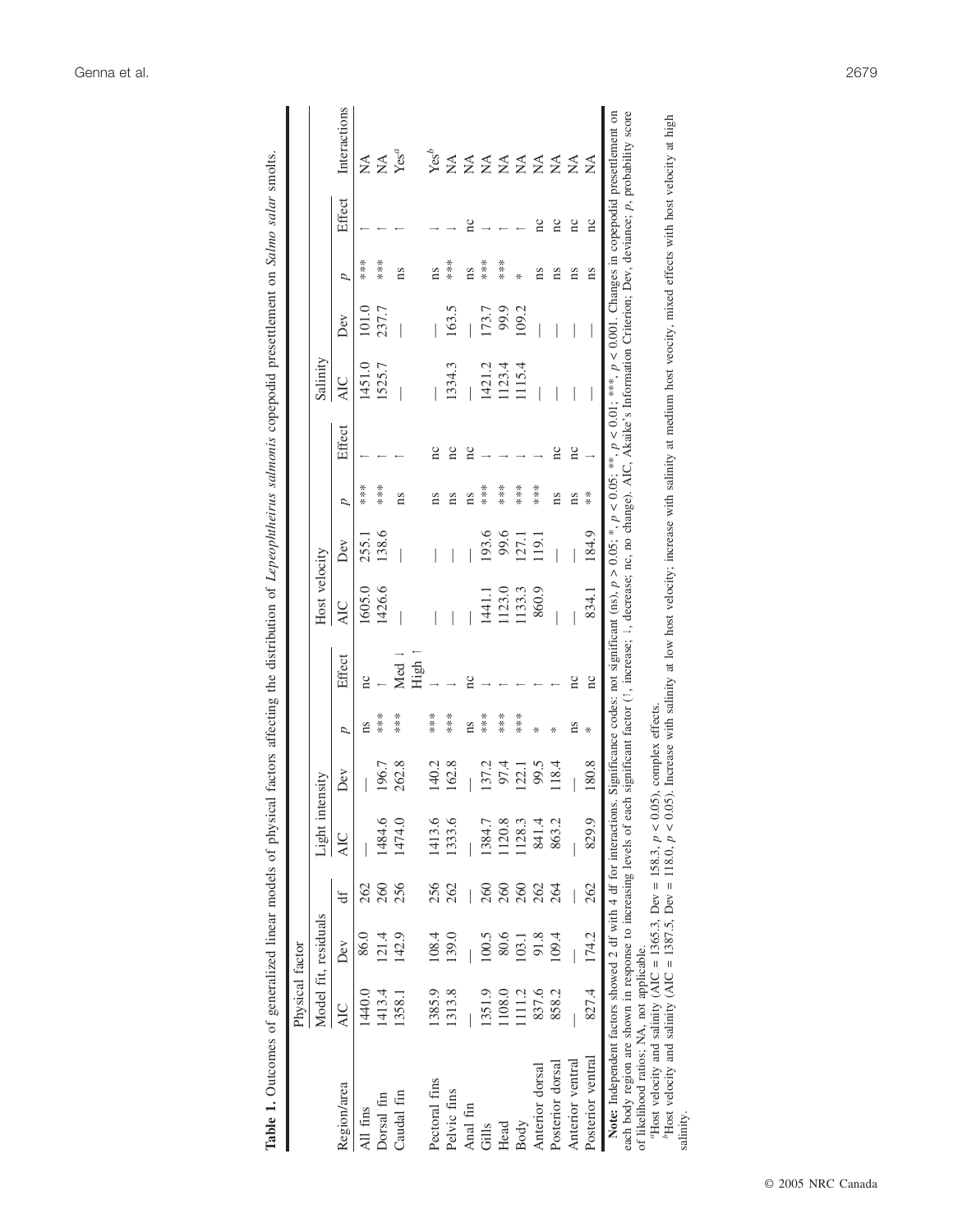Although this study investigated copepodid presettlement, infection intensities compare well with the range of successful settlers recorded in artificial infections in low water flows with low (Bron et al. 1991; Grimnes and Jakobsen 1996) to high (Dawson et al. 1997; Finstad et al. 2000; Tucker et al. 2000) light conditions or low light and flowing water (Bowers et al. 2000) but are generally greater than those seen on wild hosts (Dawson 1998; MacKenzie et al. 1998; Finstad et al. 2000), which may reflect the high infection intensity used or indicate that more copepodids presettle than successfully settle on a host.

The environmental factors induced differential presettlement to areas of the host body, with the fins, particularly the dorsal, and the gills preferred. *Lepeophtheirus salmonis* settlement on wild hosts occurs predominantly on the fins, particularly the dorsal fin, with gill attachment seldom reported (Dawson 1998; MacKenzie et al. 1998; Finstad et al. 2000). Such infections occur at high salinity  $(>25\%)$ and under low light levels and during fast host swimming (Moore et al. 1998; Petersen and DeAngelis 2000). Comparable infection regimes in this study produced similar distribution but greater levels on the gills and pectoral fins and lower levels on the dorsal fin and body. These differences may be due to the swimming speeds being at the lower end of locomotory speeds for Atlantic salmon smolts in the wild (Grottum and Sigholt 1998; Moore et al. 1998; Boucher and Petrell 1999) or that the distribution of settled chalimi on wild hosts represents serial independent infections under different regimes. Hosts infected artificially in static water show chalimi predominantly settled on the gills and fins, particularly the dorsal fin, in lit tanks (Grimnes and Jakobsen 1996; Dawson et al. 1997; Bjørn and Finstad 1998) or the dorsal, ventral, and caudal fins and the gills in unlit tanks (Bron et al. 1991; Johnson and Albright 1991; Tucker et al. 2000). As in this study, low light intensity resulted in greater copepodid settlement on the ventral surfaces of paired fins and the entire caudal fin, the ventral flanks, opercula, and the gill filaments (Bron et al. 1991; Johnson and Albright 1991; Dawson et al. 1997).

The sites of copepodid presettlement will be determined by the copepodid's ability to attach to and remain on the host skin, with the suitability of a given area dependent on the nature of the epidermis and the degree of exposure to water currents (Bron et al. 1993). It may be a feature of the epidermis on the fins that allows more secure attachment than other areas, as differential settlement on the fins has been noted in other parasitic copepods, with local current speed, position maintenance in the host boundary layer, and movement towards areas of water movement proposed as factors during copepodid settlement in other parasitic copepods (Kabata and Cousens 1977; Boxshall 1976; Anstensrud and Schram 1988).

Detection of a swimming host by *L. salmonis* copepodids will predominantly involve the use of mechanical stimuli, namely the anterolateral flow field about a host, a lowfrequency hydrodynamic dipole field derived from water being pushed ahead and along the sides of an advancing fish (Kalmijn 1989). Heuch and Karlsen (1997) showed that *L. salmonis* copepodids respond to uniform linear accelerations, similar to those found in front of a swimming fish, and suggested that copepodids react to such near-field accelerations produced within centimetres of a swimming fish with high-speed burst swimming and subsequent attachment to the host. The burst swimming response is likely to aid host attachment by increasing the chances of encountering a host or entering and remaining in the fish boundary layer, that region of reduced current flow and negligible current shear that exists around the host body. Copepodids may utilize the host boundary layer to facilitate presettlement on the host surface, and therefore, boundary layer dynamics will influence the distribution of presettled copepodids. This study supports this belief, with greater presettlement at slow swimming speeds when the boundary layer is thicker but declining at faster swimming speeds that thin the boundary layer. Faster host swimming may also change the flow field around a host, altering the distribution of copepodid presettlement. Increased, turbulent water flow would induce eddies behind fin regions and the fin rays, lying perpendicular to the current, and may provide shelter and hence make settlement in their lee easier (Bron et al. 1991). A thinner boundary layer would also reduce presettlement to areas without such eddies, namely the flanks and head, as in this study.

Conversely, increased water viscosity at higher salinity would thicken the boundary layer aiding copepodid attachment. This positive relationship between salinity and *L. salmonis* attachment has been reported previously (Tucker et al. 2000). Furthermore, as larval survival and development are affected by low salinity (< 25‰), it will affect behavior and so presettlement (Johnson and Albright 1991). Low salinity may cause copepodids to sink or swim downwards and out of suspension, as observed in other meroplanktonic larvae during estuarine vertical migration, to locate deeper and more saline waters (reviewed by Forward 1987). This may explain the change in presettlement from the gills and ventral surfaces at low salinity to the head and dorsal surfaces at higher salinity as a function of increased copepodid activity and with less reliance on passive entrainment as described below.

Maximal copepodid presettlement occurred at low to medium light, with increasing light levels causing a shift in attachment from the ventral surfaces and fins to the head and dorsal and caudal areas and fins, indicative of a behavioral response to light. The structure of the visual system in *L*. *salmonis* copepodids allows location of a light or shadow source (Bron et al. 1993) and is sensitive to low light levels, such as those available during night time and crepuscular periods (Novales Flamarique et al. 2000), and may account for greater attachment at low to medium light intensity. Increased activity and the resultant higher position in the water column in response to rising light levels may account for a switch in distribution from ventral to dorsal surfaces. Poor presettlement at high light levels may reflect overstimulation of the visual system, with positive phototaxis known to occur in *L. salmonis* copepodids (Bron et al. 1993; Heuch 1995; Aarseth and Schram 1999).

The switch in presettled copepodids from ventral to dorsal surfaces and fins with increasing levels of salinity and light reflects their position in the water column from which they are able to attach to these areas. Changes in salinity and light induce the translocation of copepodids from ventral to dorsal areas of the body, mediated through increased copepodid activity and behavior.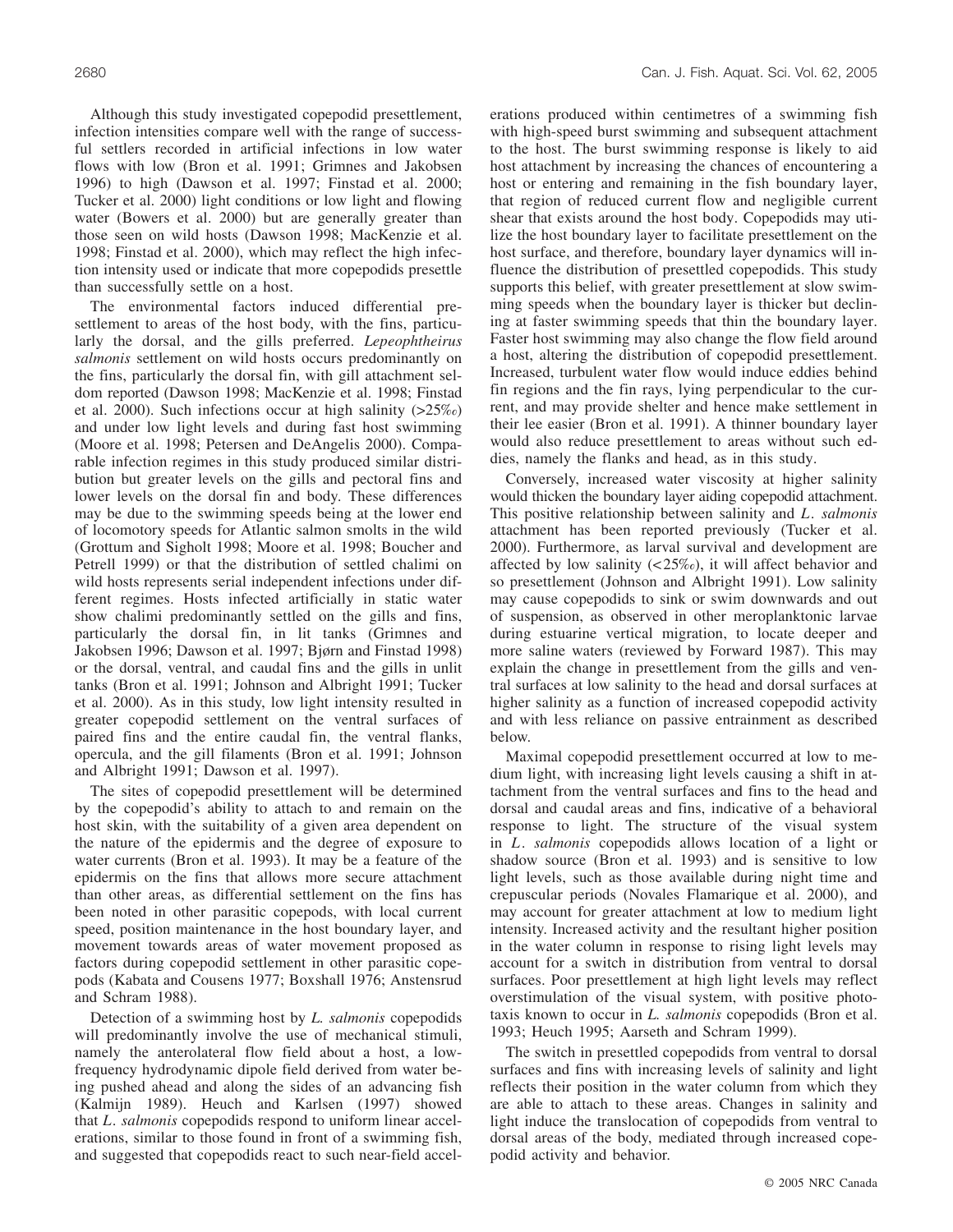To date, significant settlement on the gills has been observed only in laboratory infections, with the inference that settlement on the gills is a systematic artifact resulting from reduced host swimming speed and passive entrainment across the gills by the respiratory current (Bron et al. 1993; Tucker et al. 2000; Treasurer and Wadsworth 2004). This study partially supports this view, as the highest levels of presettlement on the gills occur under nonstimulatory conditions, namely static water and low light and salinity. However, although presettlement on the gills decreases at faster swimming speeds and higher salinities and light levels, it still persists under the most natural conditions. This suggests that presettlement on the gills is not an experimental artifact, despite infection levels greater than those observed in wild hosts infected at comparable swimming velocities. As such, initial gill attachment may be followed by selective removal–mortality mediated by water flow or host behavior. Other studies support this view, with reported changes in the intensity and distribution of attached copepodids over time after artificial infection (Bjørn and Finstad 1998) and total elimination from the gills 1–2 weeks postinfection (Dawson et al. 1997). Such a mechanism accounts for the respective greater and lesser copepodid presettlement on the gills and the rest of the body in this study in comparison with chalimi in other studies.

Given the influence of physical factors on successful copepodid presettlement, it is probable that copepodids exhibit behaviors to seek out areas with environmental conditions for optimal host attachment; namely medium to high salinity with low to medium light and slow host velocities. These conditions are found around estuarine haloclines at night when young hosts forage at slow speeds close to the water surface (Moore et al. 1998), with aggregations of *L. salmonis* copepodids previously reported in connection with such areas (Heuch 1995; Costelloe et al. 1998*a*, 1998*b*). These findings have implications for the siting of salmon farms in areas with physical conditions that minimize copepodid presettlement. Given that host swimming speed has the greatest influence on presettlement intensity, allowing greater host swimming speeds by siting salmon farms in areas of fast water currents or through lower stocking densities in individual pens may minimize the potential for farmed salmon to become infected. Siting of fish in pens at levels removed from the halocline or removed from the surface may also further reduce the overall intensity of sea lice presettlement on farmed salmonids.

In summary, light, salinity and host swimming velocity interactively affect the intensity and distribution of presettled *L. salmonis* copepodids on the body of a salmon by altering the boundary layer of fish hosts and the behavior of *L. salmonis* copepodids. Given the similarity between copepodid presettlement on all host body areas other than the gills in this study and the settlement of chalimi in other studies, it is proposed that the distribution on a host is predominantly produced by presettlement, with some differential mortality of copepodids presettled on the gills.

# **Acknowledgements**

R.L.G was funded by the Natural Environment Research Council (GT04/1998/MS/007). We thank Lighthouse of Scotland for farm access for the collection of lice. Anna Ingvarsdóttir, Brid O'Shea, and Susan Robertson helped in the collection of egg strings and lice culture.

## **References**

- Aarseth, K.A., and Schram, T.A. 1999. Wavelength-specific behaviour in *Lepeophtheirus salmonis* and *Calanus finmarchicus* to ultraviolet and visible light in laboratory experiments (Crustacea: Copepoda). Mar. Ecol. Prog. Ser. **186**: 211–217.
- Anstensrud, M. 1989. A vital stain for studies of behaviour and ecology of the parasitic copepod *Lernaeocera branchialis* (L.) (Penellidae). Mar. Ecol. Prog. Ser. **53**: 47–50.
- Anstensrud, M., and Schram, T.A. 1988. Host and site selection by larval stages and adults of the parasitic copepod *Lernaeenicus sprattae* (Sowerby) (Copepoda, Penellidae) in the Oslofjord. Hydrobiologia, **167/168**: 587–595.
- Bjørn, P.A., and Finstad, B. 1998. The development of salmon lice (*Lepeophtheirus salmonis*) on artificially infected post smolts of sea trout (*Salmo trutta*). Can. J. Zool. **76**: 970–977.
- Blackmon, D.C., and Eggleston, D.B. 2001. Factors influencing planktonic, post-settlement dispersal of early juvenile blue crabs (*Callinectes sapidus* Rathbun). J. Exp. Mar. Biol. Ecol. **257**: 183–203.
- Boucher, E., and Petrell, R.J. 1999. Swimming speed and morphological features of mixed populations of early maturing and nonmaturing fish. Aquacult. Eng. **20**: 21–35.
- Boudreau, B., Bourget, E., and Simard, Y. 1990. Benthic invertebrate larval response to substrate characteristics at settlement shelter preferences of the American lobster *Homarus americanus*. Mar. Biol. **106**: 191–198.
- Bowers, J.M., Mustafa, A., Speare, D.J., Conboy, G.A., Brimacombe, M., Sims, D.E., and Burka, J.F. 2000. The physiological response of Atlantic salmon, *Salmo salar* L., to a single experimental challenge with sea lice, *Lepeophtheirus salmonis*. J. Fish Dis. **23**: 165–172.
- Boxaspen, K. 1997. Geographical and temporal variation in abundance of salmon lice (*Lepeophtheirus salmonis*) on salmon (*Salmo salar* L.). ICES J. Mar. Sci. **54**: 1144–1147.
- Boxshall, G.A. 1976. The host specificity of *Lepeophtheirus pectoralis* (Müller, 1776) (Copepoda: Caligidae). J. Fish Biol. **8**: 255–264.
- Bron, J.E., Sommerville, C., Jones, M., and Rae, G.H. 1991. The settlement and attachment of early stages of the salmon louse, *Lepeophtheirus salmonis* (Copepoda: Caligidae), on the salmon host, *Salmo salar*. J. Zool. (Lond.), **224**: 201–212.
- Bron, J.E., Sommerville, C., and Rae, G.H. 1993. Aspects of the behaviour of copepodid larvae of the salmon louse *Lepeophtheirus salmonis* (Krøyer, 1837). *In* Pathogens of wild and farmed fish: sea lice. *Edited by* G.A. Boxshall and D. Defaye. Ellis Horwood, London, UK. pp. 125–142.
- Butman, C.A., Grassle, J.P., and Webb, C.M. 1988. Substrate choices made by marine larvae settling in still water and in a flume flow. Nature (Lond.), **333**: 771–773.
- Cha, J.H., Bhaud, M., and Nattero, M.J. 1991. Experimental study of benthic recruitment in a hydrodynamic flume and in still water. C.R. Seances Acad. Sci. Ser. III Sci. Vie, **313**: 113–118.
- Costelloe, M., Costelloe, J., Coghlan, N., O'Donohoe, G., and O'Connor, B. 1998*a*. Distribution of the larval stages of *Lepeophtheirus salmonis* in three bays on the west coast of Ireland. ICES J. Mar. Sci. **55**: 181–187.
- Costelloe, M., Costelloe, J., Odonohoe, G., Coghlan, N.J., Oonk, M., and vanderHeijden, Y. 1998*b*. Planktonic distribution of sea lice larvae, *Lepeophtheirus salmonis*, in Killary Harbour, west coast of Ireland. J. Mar. Biol. Assoc. U.K. **78**: 853–874.